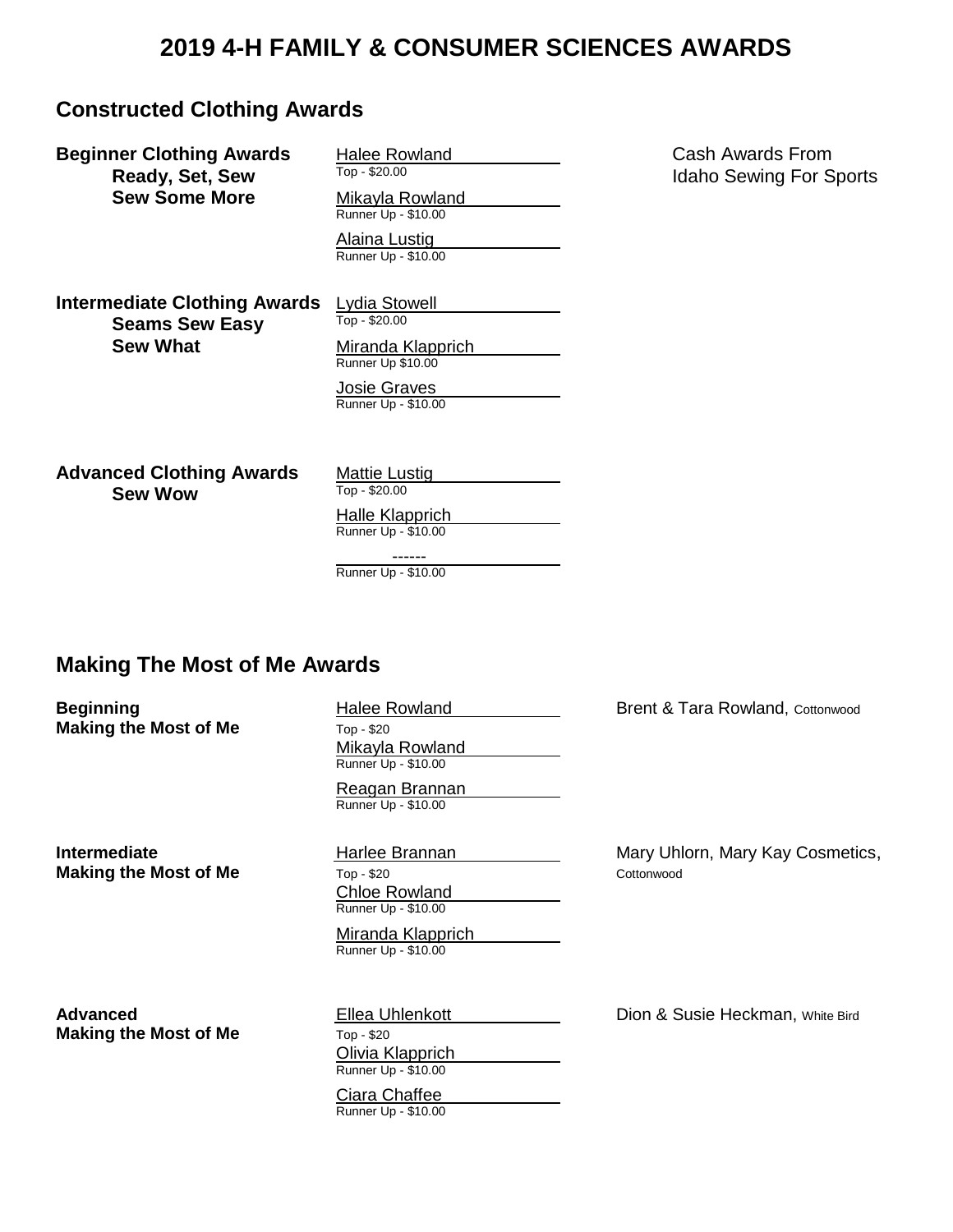# **Top Model Awards**

| <b>Constructed Clothing</b><br><b>Beginner</b>         | Alli Bransford           | <b>Top Model Rosettes</b><br>Idaho Co. Fair Board |
|--------------------------------------------------------|--------------------------|---------------------------------------------------|
| <b>Intermediate</b>                                    | <b>Olivia Klapprich</b>  |                                                   |
| <b>Advanced</b>                                        | <b>Mattie Lustig</b>     |                                                   |
| <b>Making the Most of Me</b><br><b>Beginner</b>        | <b>Halee Rowland</b>     |                                                   |
| <b>Intermediate</b>                                    | Lydia Stowell            |                                                   |
| <b>Advanced</b>                                        | Olivia Klapprich         |                                                   |
|                                                        |                          |                                                   |
| <b>Top Foods Awards</b>                                |                          | \$20.00 Cash Awards                               |
| <b>Top Beginning Foods</b>                             | <b>Catherine Seubert</b> | The Tackle Shop, Riggins                          |
| Top Intermediate Foods Ciara Chaffee                   |                          | <b>Slichter Construction, Riggins</b>             |
| <b>Top Advanced Foods</b>                              |                          | A Sweet Thought, Kamiah                           |
| <b>Top Beginning</b>                                   |                          | \$20.00 Cash Awards                               |
| <b>Cake Decorating</b>                                 | Mikayla Rowland          | A Taste of Art, Cottonwood                        |
| <b>Top Intermediate</b><br><b>Cake Decorating</b>      | <b>Chloe Rowland</b>     | Carl Olsen Family, Clearwater                     |
| <b>Top Advanced</b><br><b>Cake Decorating</b>          |                          | Leslie McIntire, Cottonwood                       |
| <b>Candace Johnston Top Foods Award</b>                |                          | \$50.00 Cash Awards                               |
| <b>Top Over-All Foods Project</b><br><b>White Bird</b> | Ciara Chaffee            | Dion & Susie Heckman,                             |
| <b>Top Table Setting Award</b>                         |                          | <b>Rosette</b><br><b>Idaho County Fair Board</b>  |
| <b>Top Junior</b>                                      | <b>Halee Rowland</b>     |                                                   |
| Top Intermediate                                       | <b>Miranda Klapprich</b> |                                                   |
| <b>Top Senior</b>                                      | <b>Halle Klapprich</b>   |                                                   |